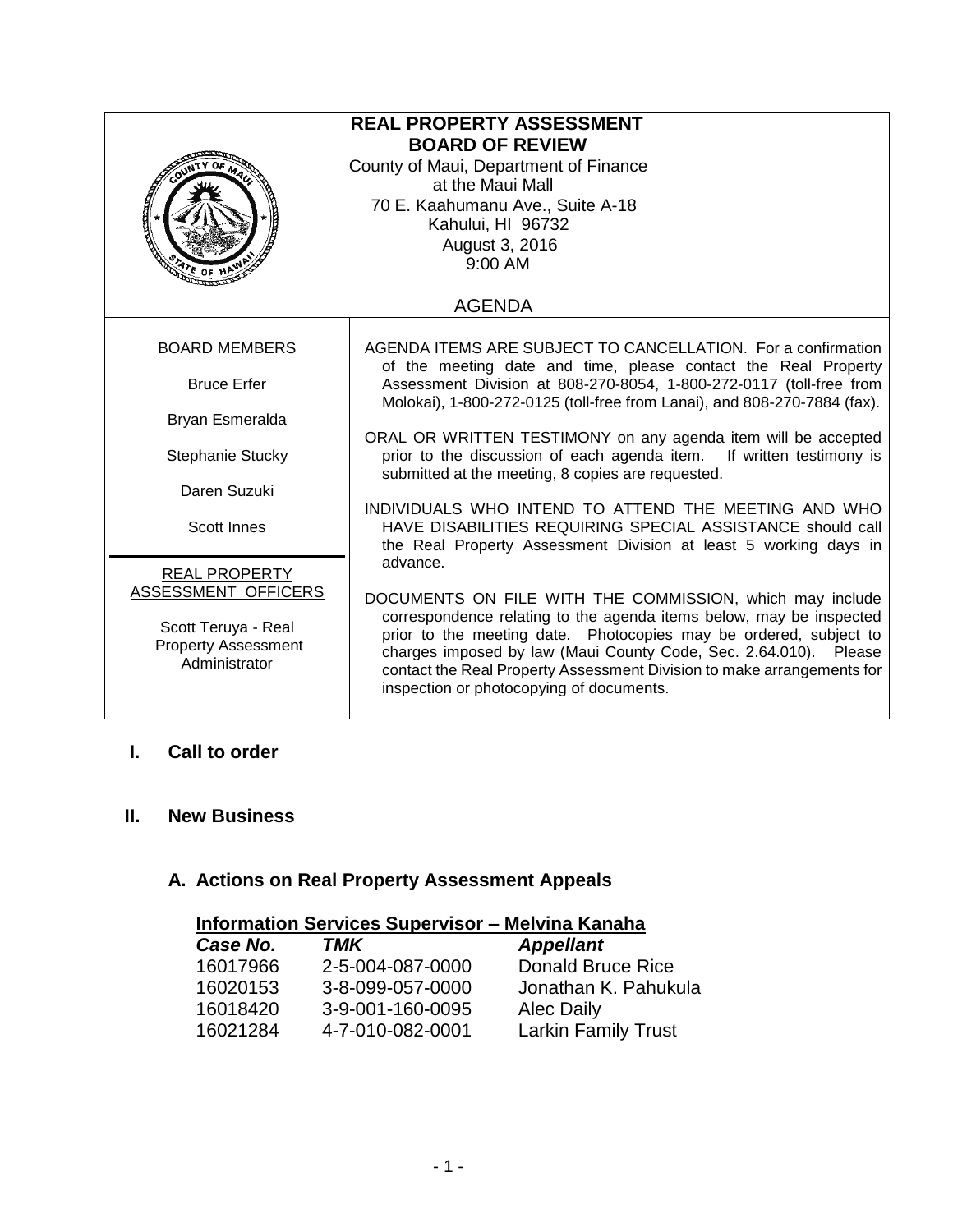### **Real Property Appraiser – James Kurokawa**

| Case No. | TMK              | <b>Appellant</b>             |
|----------|------------------|------------------------------|
| 16018643 | 2-1-008-064-0005 | <b>Steven Charles Easley</b> |
| 16017955 | 2-1-008-077-0001 | <b>Richard R. Eckert</b>     |
| 16017948 | 2-2-024-035-0147 | <b>Brandon Kyle Campbell</b> |
| 16017950 | 3-9-047-027-0000 | Yi Yu                        |
|          |                  |                              |

### **Senior Real Property Technical Officer – Marcy Martin**

| Case No. | TMK              | <b>Appellant</b>         |
|----------|------------------|--------------------------|
| 16018093 | 2-7-002-026-0000 | <b>Audrey Mae Antone</b> |
| 16018231 | 3-9-005-010-0091 | Mary A. Coccetti         |

### **Real Property Appraiser – Kari Stockwell**

| Case No. | TMK              | <b>Appellant</b>               |
|----------|------------------|--------------------------------|
| 16017984 | 4-2-004-021-0022 | Vijay/Koshu Madnani            |
| 16018161 | 4-4-008-002-0058 | David Wayne Carey              |
| 16018009 | 4-4-008-002-0062 | <b>Long Family Trust</b>       |
| 16018123 | 4-4-008-002-0103 | <b>Howard L Heller Trust</b>   |
| 16018125 | 4-4-008-002-0327 | <b>Huber Enterprises Ltd</b>   |
| 16018498 | 4-4-008-002-0332 | <b>Jim Rix Investments LLC</b> |
| 16018366 | 4-4-008-002-0347 | <b>Gordon Frederick F Fall</b> |
| 16018316 | 4-4-008-002-0013 | <b>Pacific Building Corp</b>   |
| 16018317 | 4-4-008-002-0028 | <b>Pacific Building Corp</b>   |
| 16018318 | 4-4-008-002-0032 | <b>Pacific Building Corp</b>   |
| 16018319 | 4-4-008-002-0034 | <b>Pacific Building Corp</b>   |
| 16018320 | 4-4-008-002-0035 | <b>Pacific Building Corp</b>   |
| 16018321 | 4-4-008-002-0045 | Pacific Building Corp          |
| 16018322 | 4-4-008-002-0059 | <b>Pacific Building Corp</b>   |
| 16018323 | 4-4-008-002-0060 | <b>Pacific Building Corp</b>   |
| 16018324 | 4-4-008-002-0066 | <b>Pacific Building Corp</b>   |
| 16018325 | 4-4-008-002-0073 | <b>Pacific Building Corp</b>   |
| 16018327 | 4-4-008-002-0079 | <b>Pacific Building Corp</b>   |
| 16018328 | 4-4-008-002-0081 | <b>Pacific Building Corp</b>   |
| 16018330 | 4-4-008-002-0088 | <b>Pacific Building Corp</b>   |
| 16018331 | 4-4-008-002-0102 | <b>Pacific Building Corp</b>   |
| 16018332 | 4-4-008-002-0109 | <b>Pacific Building Corp</b>   |
| 16018333 | 4-4-008-002-0111 | <b>Pacific Building Corp</b>   |
| 16018334 | 4-4-008-002-0132 | <b>Pacific Building Corp</b>   |
| 16018335 | 4-4-008-002-0141 | <b>Pacific Building Corp</b>   |
| 16018336 | 4-4-008-002-0163 | <b>Pacific Building Corp</b>   |
| 16018337 | 4-4-008-002-0209 | <b>Pacific Building Corp</b>   |
| 16018338 | 4-4-008-002-0216 | <b>Pacific Building Corp</b>   |
| 16018339 | 4-4-008-002-0222 | <b>Pacific Building Corp</b>   |